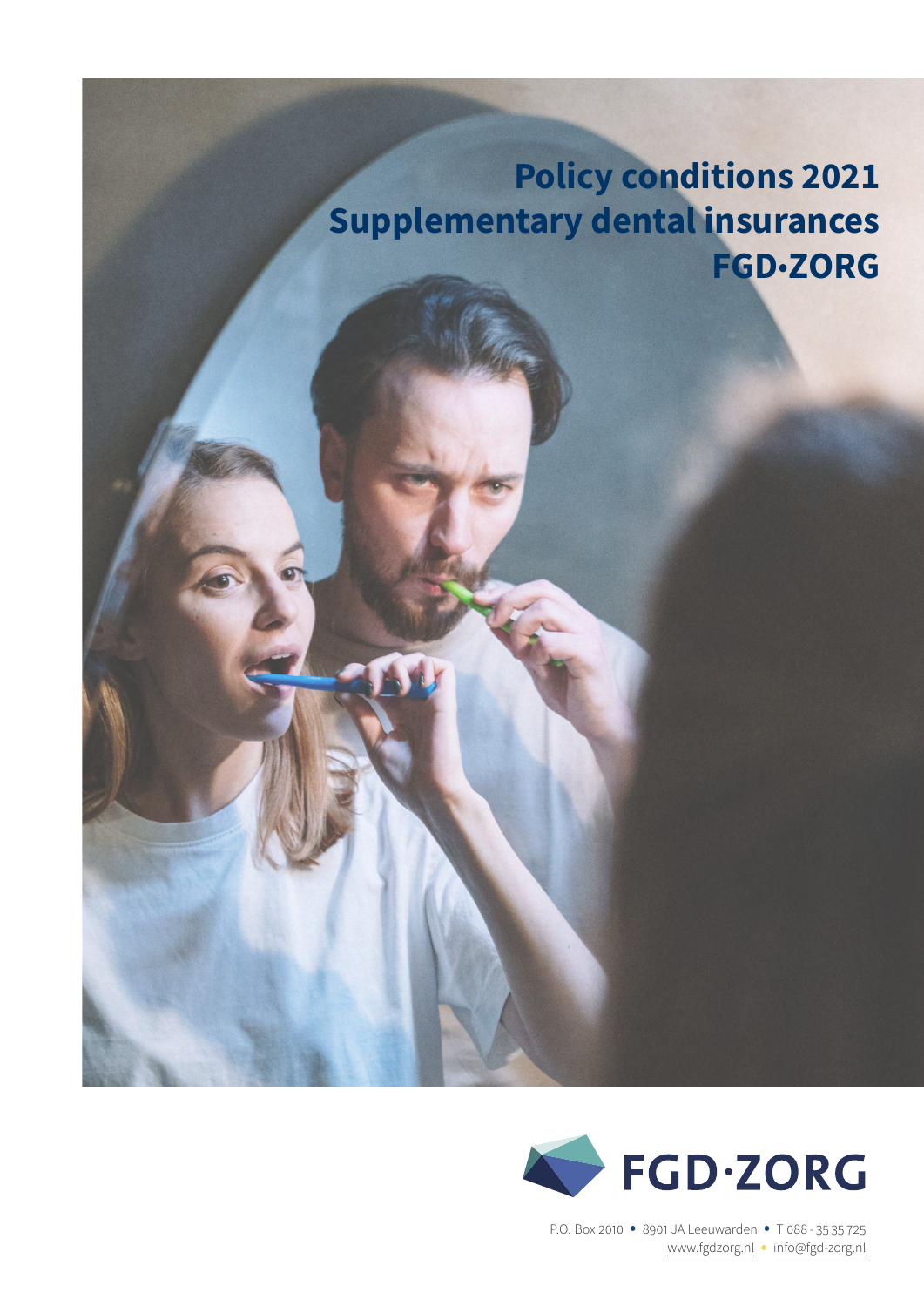# **Important information and service**

If you have questions, or something you think we should know, we will be happy to offer our assistance!

# **Our website**

Comprehensive information about your health insurance is available at [fgdzorg.nl](http://fgdzorg.nl). This is where you can find answers to frequently-asked questions, calculate your premium, submit invoices online, find healthcare providers and review and compare all reimbursements from A to Z.

# **Contact**

You can contact us by phone, e-mail or regular mail. Our Service Desk is open on weekdays from 08:30 to 17:30. We can be reached on 088 353 57 25. During the weeks in December when many people change providers, we offer expanded hours of operation in order to provide you with even better service.

#### **Submitting care invoices**

If you have received an invoice for care, you can digitally submit it for reimbursement through Mijn FGD•ZORG. First, log in securely and easily using iDIN. In order to use iDIN, you must first complete the one-time activation process. More information on logging in using iDIN can be found on our website. In the Mijn FGD•ZORG digital environment, you can also easily and conveniently edit your personal details, view your healthcare costs or make changes to your coverage package(s).

You can submit an invoice to us by regular mail as well. To do so, simply print out and fill in a declaration form and mail it, along with the original invoice, to the postal address below. The declaration form is available on our website.

**Postal address** P.O. Box 2010

8901 JA Leeuwarden

**Visiting address** Balthasar Bekkerwei 70 8914 BE Leeuwarden

# **Need approval for care?**

To find out which healthcare requires our approval in advance, please refer to the policy terms & conditions. You will need to send a request for approval for the treatment in question to the address above, for the attention of Medisch Advies.

More information on requesting approval can be found on our website. The request forms are also available for download on our website.

# **Complaints**

We do everything we can to provide FGD•ZORG clients like yourself with the best possible service. If you are unsatisfied with a decision we have taken regarding our service, or the service of one of your healthcare providers, please do not hesitate to let us know. For more information on complaints and disputes, please check page 12.

# **Find a healthcare provider**

Healthcare providers have agreements in place with health insurance companies. Such providers are referred to as 'contracted care providers'. They have signed contracts with the insurers that include agreements on things like quality of care. The healthcare providers with whom we have such agreements are listed in the CareFinder. Our CareFinder is available on our website.

# **Aevitaal**

Health and vitality are incredibly important to us. This is why we are eager to help you stay healthy and fit as well. On the Aevitaal platform, you'll find information on health, vitality, employability and resilience. Are you experiencing symptoms or having trouble sleeping, or would you like to adopt a healthier lifestyle or enhance your employability? Go to [Aevitaal](https://fitzme.nl/aevitae/company-home) and sign up today!

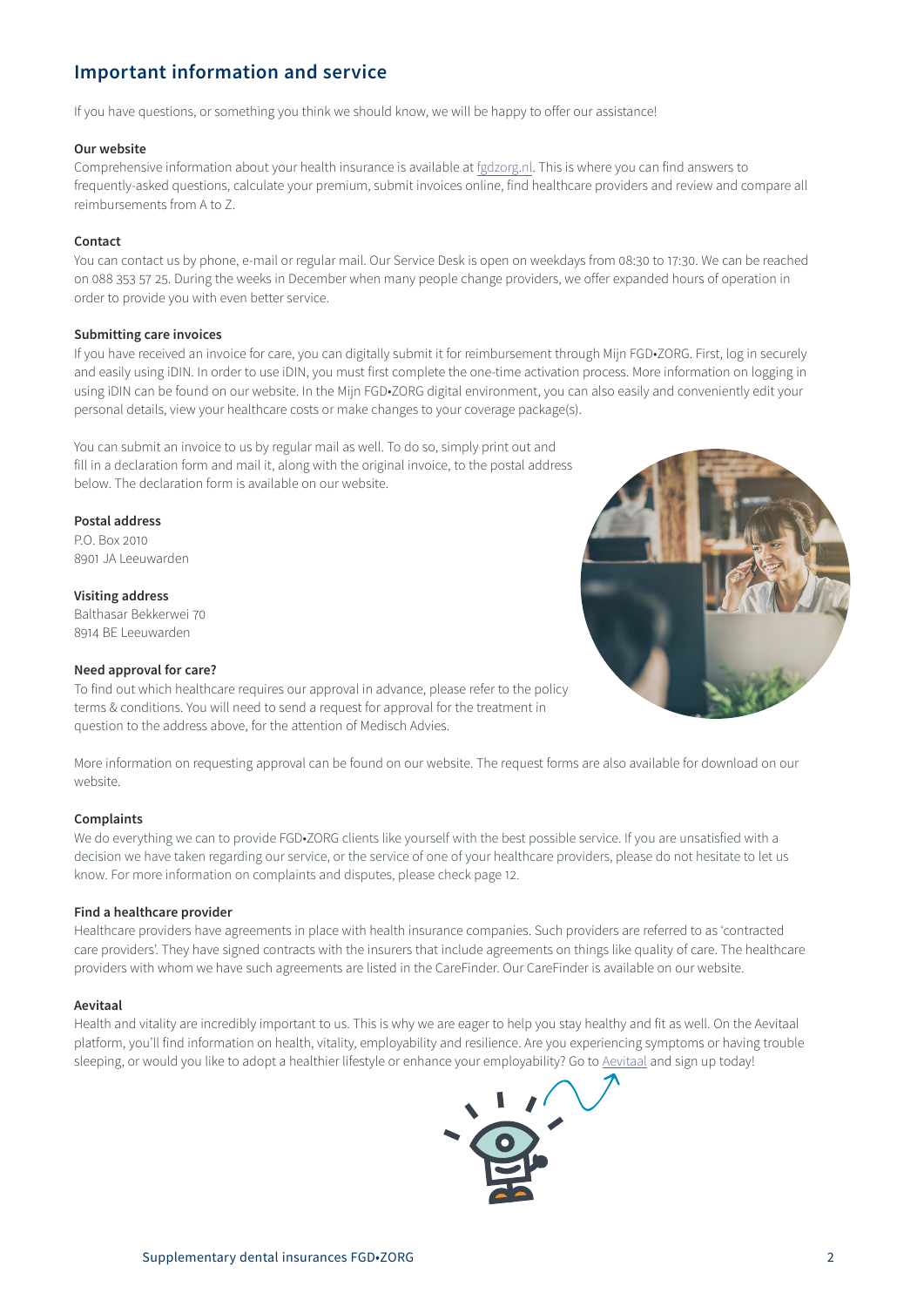# **Table of contents**

|                |                                                   | pag.           |   |                                          | pag. |
|----------------|---------------------------------------------------|----------------|---|------------------------------------------|------|
| 1              | <b>Definitions</b>                                | $\overline{2}$ | 3 | Coverage                                 | 12   |
| $\overline{2}$ | <b>General terms and conditions</b>               | 4              |   | Supplementary dental insurances FGD.ZORG | 12   |
| Artikel 1      | Insured party healthcare                          | 4              |   |                                          |      |
| Artikel 2      | General provisions                                | 6              |   |                                          |      |
| Artikel 3      | Payments                                          | 7              |   |                                          |      |
| Artikel 4      | Other obligations                                 | 8              |   |                                          |      |
| Artikel 5      | Change of premium and conditions                  | 9              |   |                                          |      |
| Artikel 6      | Start, duration and termination of the additional |                |   |                                          |      |
|                | insurance                                         | 9              |   |                                          |      |
| Artikel 7      | Complaints and disputes                           | 10             |   |                                          |      |
| Artikel 8      | Healthcare and waiting list mediation             | 11             |   |                                          |      |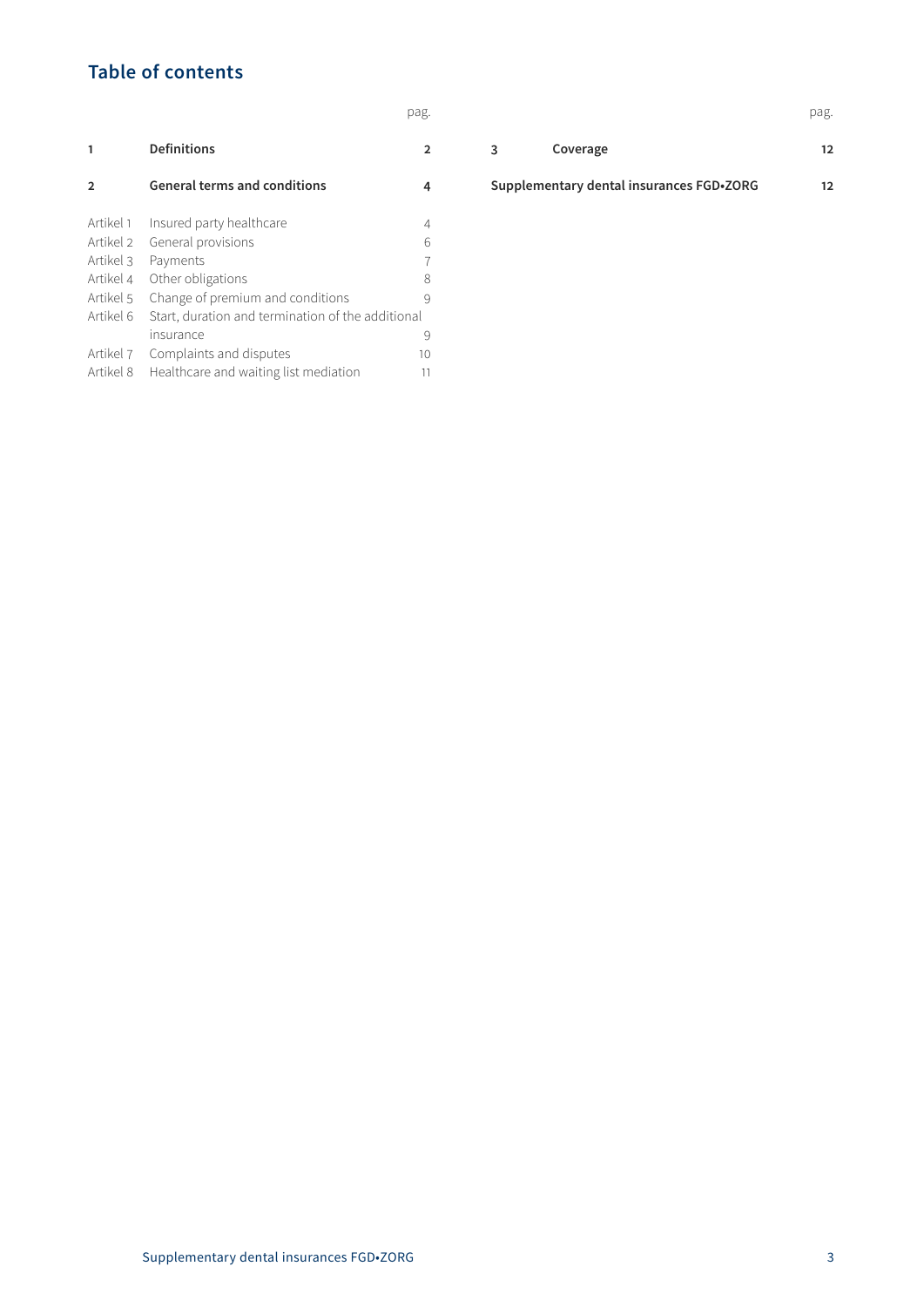# <span id="page-3-0"></span>**1 Definitions of terms**

In this insurance contract the following terms are understood to mean:

#### Additional Insurance Policy(s)

The insurances set out in these conditions of insurance.

### Aevitae

The authorised agent to whom authorisation has been granted by the health insurance company, as meant in article 1.1 of the Financial Supervision Act, with regard to the implementation of health care insurances.

# Basic health insurance / Health care insurance

The health insurance as laid down in the Dutch Health Care Insurance Act.

# Calendar year

The period that runs from 1 January up to and including 31 December.

# Centre for Special Dentistry

A university or centre considered as equivalent by the health care insurer providing dental treatment in special cases in which treatment requires a team approach and/or special expertise.

#### Consent (authorization)

A written consent for the purchase of certain care that is provided by or on behalf us or the insurer is provided to you, prior to the purchase of this certain care.

#### Dental surgeon

A dental specialist who is registered in the specialists' register for oral diseases and dental surgery of the Dutch Dental Association.

#### Dentist

A dentist who is registered as such in accordance with the conditions as referred to in article 3 of the Individual Health Care Professions Act.

# EU and EEA state

Includes the following countries other than the Netherlands in the European Union: Belgium, Bulgaria, Cyprus (the Greek part), Denmark, Germany, Estonia, Finland, France, Greece, Hungary, Ireland, Italy, Latvia, Lithuania, Luxemburg, Malta, Austria, Poland, Portugal, Romania, Slovenia, Slovakia, Spain, the Czech Republic, the United Kingdom and Sweden. Under convention provisions, Switzerland is considered as equivalent to these countries.

The EEA states (states who are party to the Agreement on the European Economic Area) are Liechtenstein, Norway and Iceland.

# Family

One adult or two married or permanently cohabiting persons and the unmarried own, step, foster or adoptive children under 30 years of age, who are entitled to child benefit, benefit under the Student Finance Act 2000 / Study Costs Allowances Act or deduction of extraordinary expenses under tax legislation.

#### Fraud

The intentional perpetration of or attempt to commit forgery of documents, deception, prejudice to creditors or rightful claimants and/or embezzlement through the realization and/or execution of a contract of general insurance, aimed at obtaining a payment, compensation or service to which no right exists or to obtain insurance coverage under false pretences.

#### Group health insurance contract

A collective agreement of health insurance (collective contract) concluded between Aevitae and an employer or legal entity with the aim of offering the affiliated participants the possibility of taking out health care insurance and any additional insurance cover under the conditions set out in this agreement.

# Health care Insurer

The insurance company which has been authorized as such and provides (supplementary) insurance(s) within the meaning of the Health Care Insurance Act. Your health care policy states which company this concerns.

#### Health care provider

The health care provider or health care providing organization that provides health care.

#### Hospital

An institution for medical specialist health care for nursing, examination and treatment of illnesses, which is approved as such in accordance with the rules drawn up by law.

#### Independent treatment centre

An institution for medical specialist health care for examination and treatment that is approved as such in accordance with the rules drawn up by law.

### Insured person

Everyone named as such in the policy document.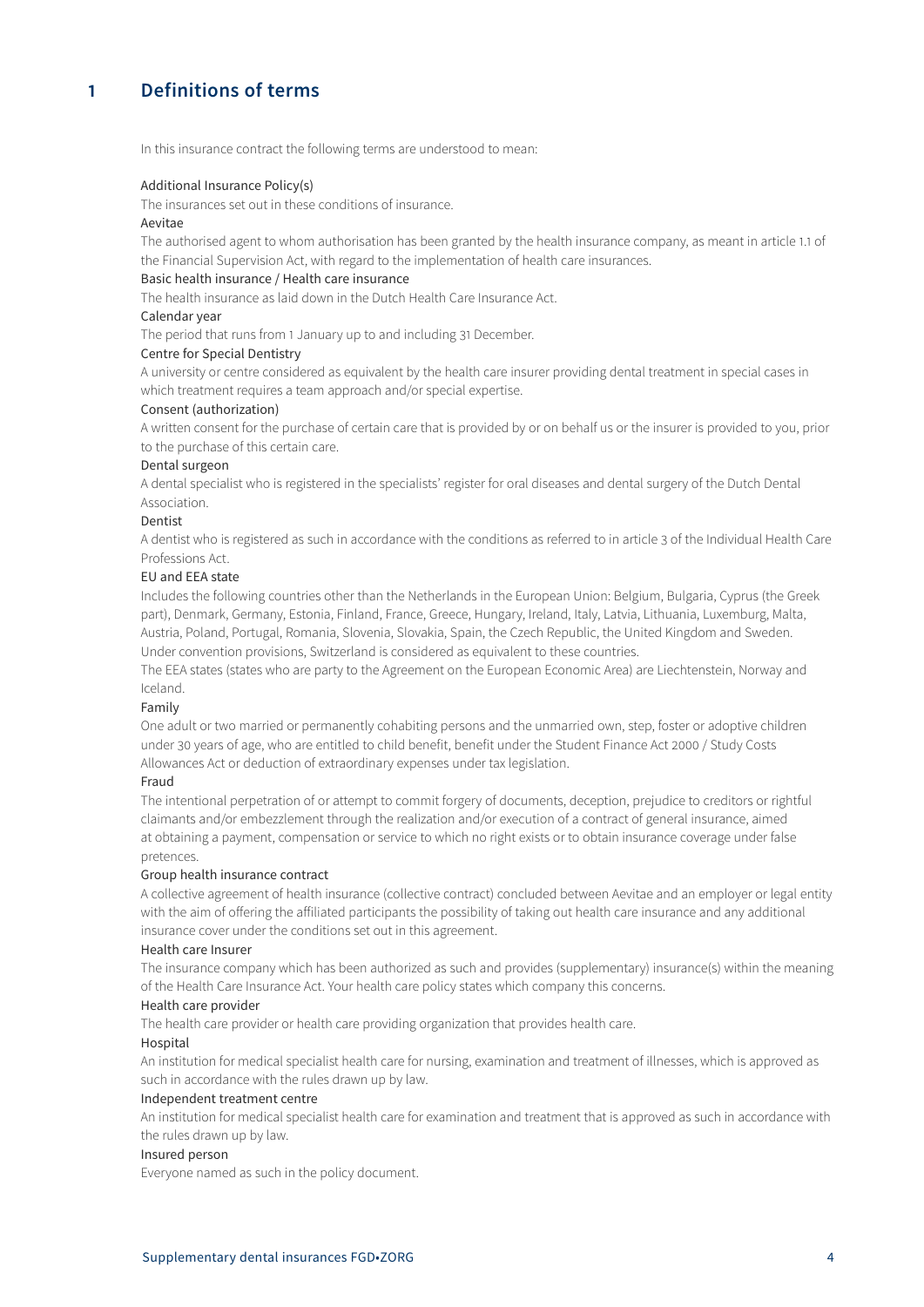# Insurer

The health insurance company which has been authorized as an insurance company, providing (supplementary) insurance(s) within the meaning of the Health Care Insurance Act.

# Medical consultant

The physician who advises us in medical matters.

### Medical specialist

A physician who is registered in the register maintained by the Medical Specialists Registration Committee of the Royal Dutch Medical Association.

#### Oral hygienist

An oral hygienist who has been trained in accordance with the oral hygienist's training requirements as listed in the so-called 'Dietician, occupational therapist, speech therapist, oral hygienist, remedial therapist, orthopist and podiatrist Decree' and in the Health Care (Unsupervised Activities) Decree (Bulletin of Acts and Decrees 1997, 553)'.

# Orthodontist

A dental specialist who is registered in the Specialists Register for Dentomaxillary orthopaedics maintained by the Dutch Dental Association.

# Policyholder

The person who has entered into the insurance contract with us.

#### Policy schedule

The health insurance care policy (instrument) wherein the basic and supplementary insurances entered into between you (the policyholder) and the health insurance company are recorded.

#### Prosthodontist

A prostodontist who is trained in accordance with the so called 'Decree for training requirements and expertise for prosthodontists'.

#### Treaty country

Any state with which the Netherlands has concluded a social security treaty wherein an arrangement for the provision of medical care is included. These are defined as Australia (only temporary stay), Bosnia and Herzegovina, Cape Verde Islands, Croatia, Macedonia, Serbia-Montenegro, Tunisia and Turkey.

#### We/us

Aevitae B.V.

# Wlz

The Long Term Care Act (Wet langdurige zorg).

# Wmo

The Social Support Act (Wet maatschappelijke ondersteuning).

#### You/your

The person insured. This is stated to in the policy document. 'You (the policyholder)' means the person who has entered into the insurance with us.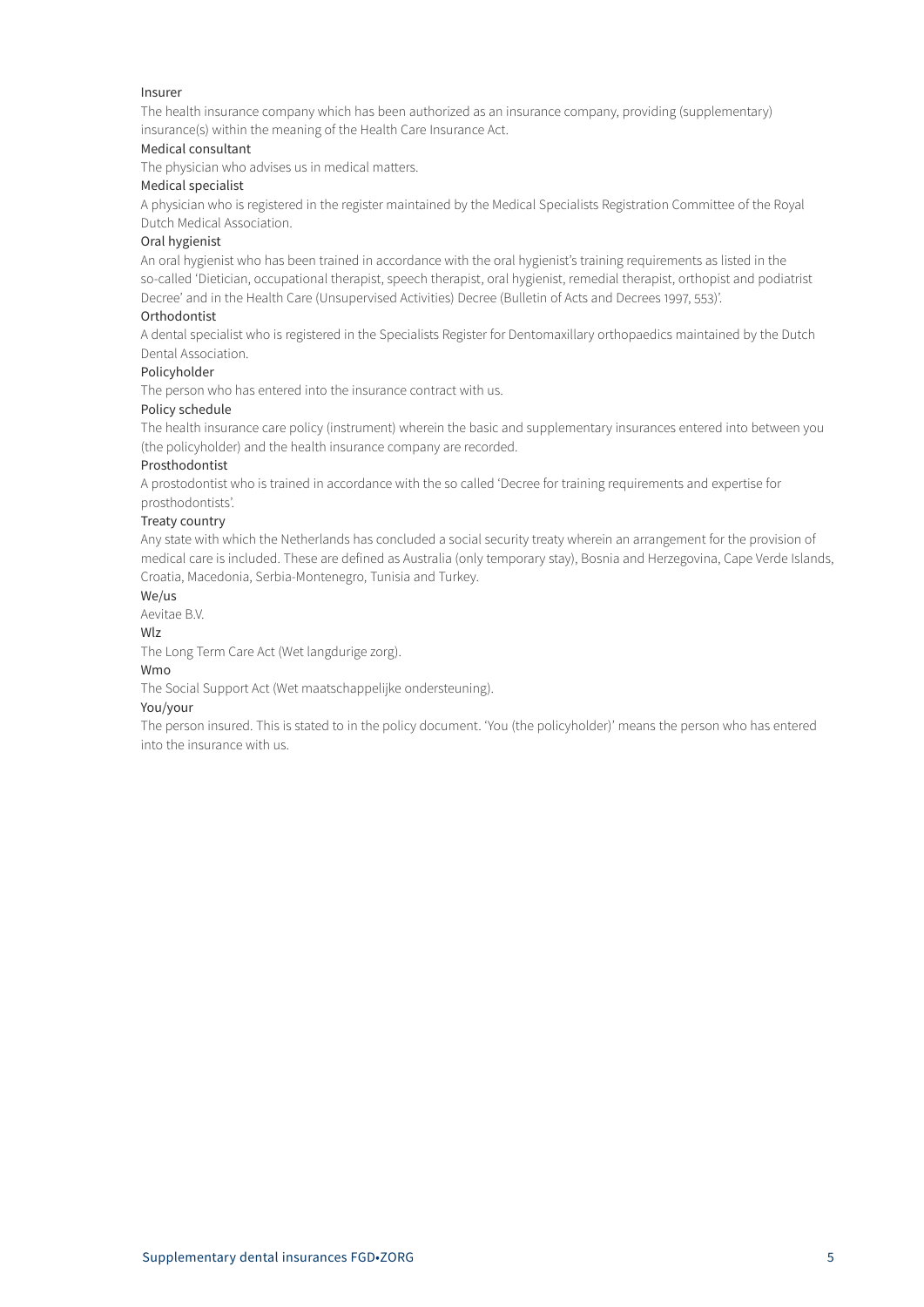# <span id="page-5-0"></span>**2 General Terms and Conditions**

# **Article 1 Insured party healthcare**

#### **1.1 Content and scope of the insured healthcare**

Your additional insurance entitles you to (reimbursement of the cost of) healthcare as described in these insurance conditions.

# 1.1.1 Collective agreement of healthcare insurance

The provisions of the collective agreement shall prevail if and insofar as they differ from the provisions in these insurance conditions. If these provisions are no longer applicable to the insured party, the provisions of the individual agreement will apply.

# **1.2 Medical necessity**

You are entitled to (reimbursement of the cost of) healthcare as described in these insurance conditions if you are reasonably in need of the type of healthcare with regards to content and scope; and if the type of healthcare is efficient and effective. The content and scope of the type of healthcare is partly determined by what the respective healthcare providers 'tend to offer'. The content and scope is also determined by the state of scientific knowledge and the practice. This has been established based on the Evidence Based Medicine (EBM) method. If the state of scientific knowledge and practice is lacking, the content and type of healthcare is determined by what counts as responsible and adequate healthcare within the respective field of expertise.

# **1.3 Who can provide healthcare?**

Your healthcare provider has to meet certain conditions. For many healthcare providers these requirements are statutory and the medical titles are protected by law. This applies to GPs, medical specialists, dentists, physiotherapists and healthcare psychologists. For the healthcare providers to which these conditions are not established by statute or for which we have set additional conditions, you can find which requirements the healthcare provider has to meet in the respective healthcare Article.

For a number of types of healthcare there are healthcare providers that are contracted, authorised or acknowledged by us. In these cases you will not receive a reimbursement or you may receive a lower reimbursement if you make use of noncontracted, non-authorised or unacknowledged healthcare providers. This is indicated in the respective healthcare Articles. For the other types of healthcare you have a free choice in healthcare provider, provided that the other requirements in these insurance conditions have been met.

You can find an overview of the healthcare providers contracted and authorised by us and of the rates that we reimburse for non-contracted healthcare providers on our website or request these by phone. You can find acknowledged healthcare providers in the respective healthcare Article. We have made specific agreements with some suppliers and these are our preferred suppliers. Wherever there are preferred suppliers, this is indicated in the respective healthcare Article.

# **1.4 Reimbursement of the healthcare costs**

You are entitled to reimbursement of the costs of healthcare up to the maximum applicable Wmg-rates in the Netherlands. If no Wmg-rates apply, the maximum costs reimbursed are tied to what is reasonably market price applicable in the Netherlands. If you make use of healthcare that is provided by a healthcare provider contracted by us, the costs of healthcare are reimbursed based on the rate agreed upon with the involved healthcare providers.

If you go to a healthcare provider who is not contracted by us, it may bet that you will receive no reimbursement or a lower reimbursement. You can find more on this in the respective healthcare Article or you can ask us.

If a budget applies to the respective healthcare, the total reimbursement will never exceed the maximum amount of the budget mentioned in the respective healthcare Article.

#### **1.5 How do you claim a reimbursement?**

Many healthcare providers send us invoices directly. If you have received an invoice yourself, you can submit it online through Mijn Aevitae.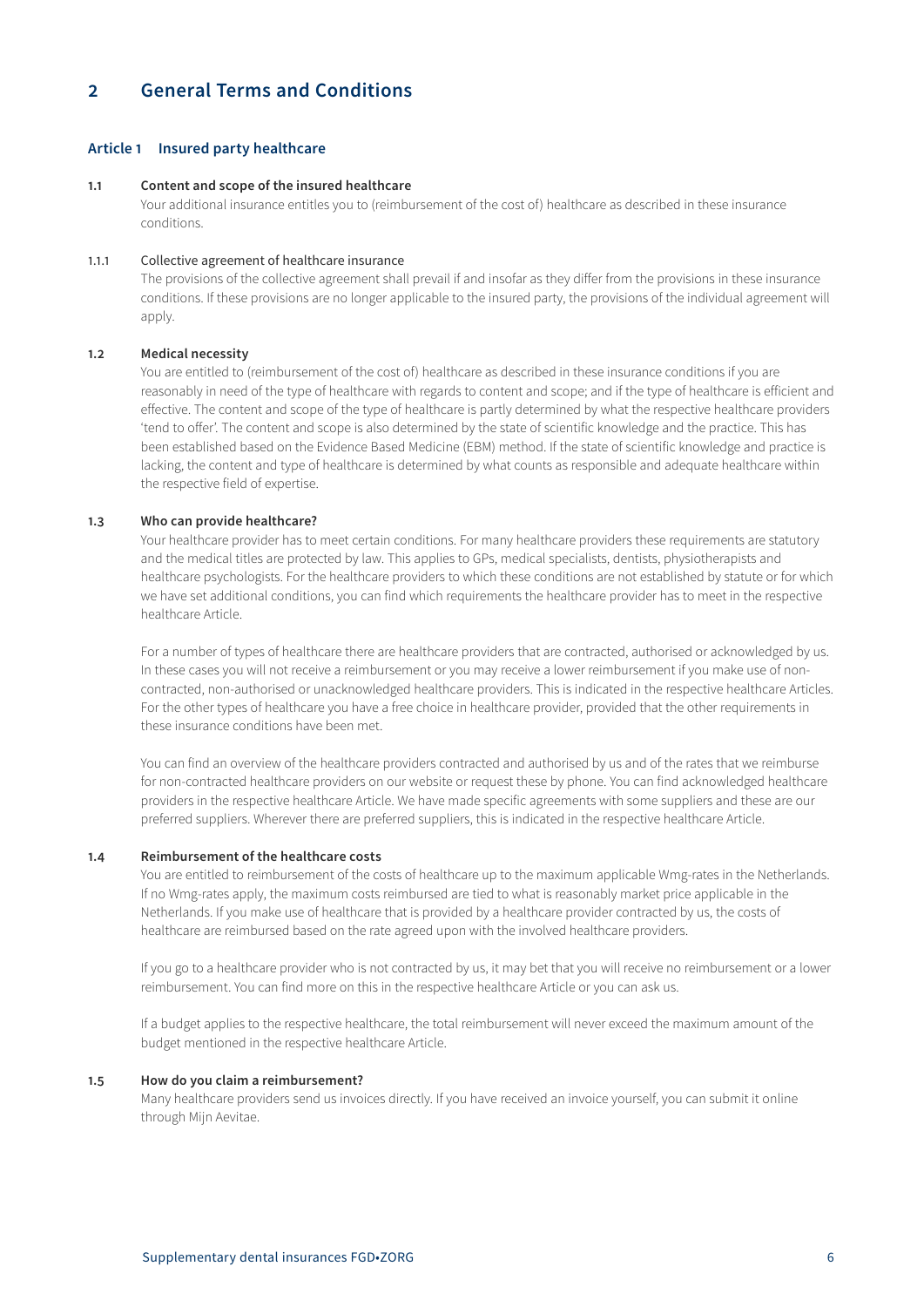You can also fill in a declaration form and send it to us together with the original invoice. We will not accept copies or formal notices. It is important that the name of the insured party, the treatment, the date of the treatment, the invoiced amount and the initials of the healthcare provider are stated on the invoice. The invoices have to be specified in such a way that we can see without further investigation what reimbursement we are bound to provide. You can submit invoices up to a maximum of three years after the beginning of the treatment.

Foreign invoices have to be drawn up in English, Spanish, French or German and have to provide extensive specification. When we deem necessary, we may request that you have an invoice translated by a certified translator. We do not reimburse the costs of the translation.

# **1.6 Direct payment**

We reserve the right to pay the costs of healthcare directly to the healthcare provider. In this case your entitlement to reimbursement is void.

# **1.7 Settlement of costs**

If we pay directly to the healthcare provider and reimburse more to you than we are bound to or the cost of healthcare should otherwise be paid by you, the insured person, you will owe the costs to us. We will charge you these amounts at a later stage. You are required to pay these amounts. We can deduct these amounts from amounts owed to you.

#### **1.8 Referral, prescription or consent**

For some types of healthcare you need a referral, prescription and/or prior written permission, showing that you are authorised for that healthcare. You can find this in the respective healthcare Article.

If a referral or prescription is required, you can request referral or prescription from the healthcare provider mentioned in the Article. Often this is the GP. If consent is required, you need our prior consent for the healthcare. This consent is also called authorisation.

Do you go to a healthcare provider with whom we have concluded a contract?

If the healthcare is provided by a contracted healthcare provider, they will assess for us whether you meet the conditions. For some healthcare it has been agreed that we assess the request ourselves. In this case, the healthcare provider sends us the request. If for privacy considerations you do not want your request handled by your healthcare provider, you can also submit your request directly to us.

Do you go to a healthcare provider with whom we do not have contract? If you make use of healthcare by a non-contracted healthcare provider, then you must ask for our consent in advance.

# **1.9 Deriving rights**

You are entitled to (reimbursement of the cost of) healthcare for the treatment that takes place during the term of the additional insurance. If a treatment takes place in two calendar years then the healthcare provider can charge one amount for this (Diagnosis treatment combination), these costs are reimbursed if the treatment has started within the term of the additional insurance.

If these insurance conditions refer to a (calendar) year, for the assessment as to which (calendar) year the declared costs have to be charged, the actual date of treatment or date of delivery provided by the healthcare provider is determining.

# **1.10 Exclusions**

There is no entitlement to healthcare or reimbursement of the costs of healthcare:

- 1.10.1 related to diseases or disorders that existed prior to or at the conclusion of the insurance and with which the insured party was aware or could have been aware when he encountered symptoms and did not inform Aevitae of this in writing. This exclusion does not apply if the insurance was concluded without medical or dental selection;
- 1.10.2 of written statements, administration costs, costs of missed appointments or costs due to not untimely payment of invoices from healthcare providers;
- 1.10.3 caused by gross negligence or intent;
- 1.10.4 consisting of personal contributions or policy excess, payable based on any other insurance, unless these insurance conditions provide otherwise;
- 1.10.5 That could be claimed under the Long-term Care Act (Wet langdurige zorg), the Youth Act (Jeugdwet) or the Social Support Act 2017 (Wet maatschappelijke ondersteuning), if the insured person is covered under the Act;
- 1.10.6 for which there could be entitlement based on any other insurance, whether or not from an earlier date, or based on any other Act or provision if the insurance at Aevitae did not exist. In that case this insurance is only valid as a last resort. In that case only the damage exceeding the amount for which the insured party would be entitled elsewhere would be eligible for payment;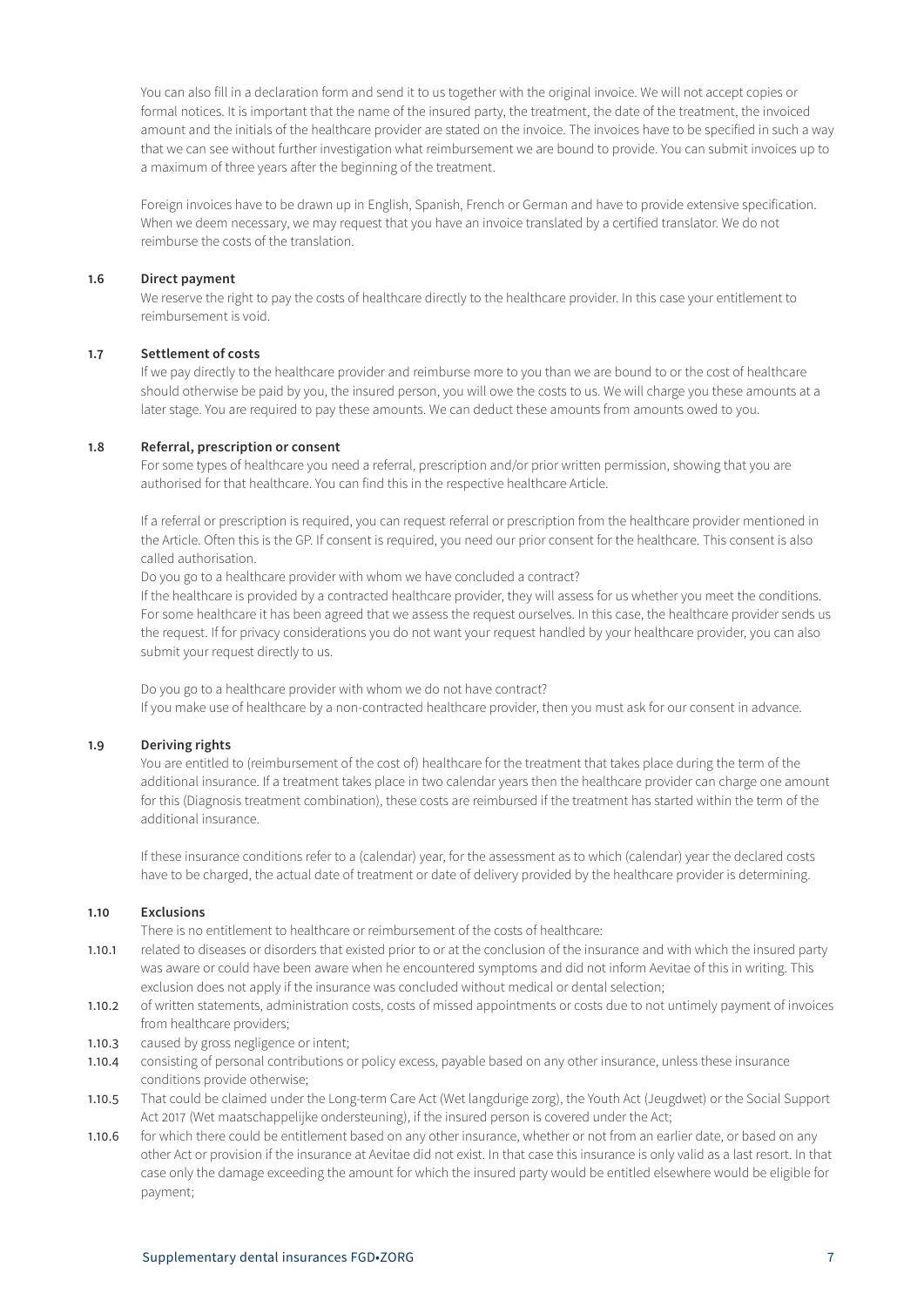- <span id="page-7-0"></span>1.10.7 for which entitlement can be made or could be made based on the Healthcare Insurance Act if you are insured by statute as defined in that Act;
- 1.10.8 caused by or arising from an armed conflict, civil war, insurrection, civil commotion, riots or mutiny;
- 1.10.9 caused by, occurred or arisen from, nuclear reactions, regardless of how they arose. This exclusion does not apply for damage caused by radioactive nuclides that are outside a nuclear plant and are used or destined to be used for industrial, commercial, agricultural, medical, scientific or security purposes, provided that there is a valid licence issued by the government for the manufacture, use, storage and disposal of radioactive substances (under "nuclear plant" we mean a nuclear plant in the sense of the Liability Nuclear Accidents Act). The provision in the previous sentence does not apply to the extent that a third party is liable for the damage suffered based on the Dutch or foreign Act;
- 1.10.10 or reimbursement of damage that is the indirect result of acts or omissions by Aevitae.

# **1.11 Entitlement for (reimbursement of the costs of) healthcare and other services as a result of terrorist acts**

Do you need healthcare as a result of one or more terrorist acts? Then the following rule applies. If the total damage declared in a year to damage, life or funeral insurers according to the Dutch Reinsurance company for Terrorist Damage (Nederlandse Herinsurancesmaatschappij voor Terrorismeschade N.V. (NHT) will be higher than the maximum amount that this company will annually reinsure, you are only entitled to a certain percentage of the costs or the value of the healthcare. The NHT determines this percentage. This applies to damage, life and funeral insurers (including healthcare insurers) for which the Act on Financial Supervision (Wet op het financieel toezicht) applies.

The exact definitions and provisions of aforementioned entitlement are included in the NHT Clause sheet for terrorist coverage.

# **Article 2 General provisions**

#### **2.1 Basis of the insurance**

The insurance agreement is concluded based on the details you have provided on the application form or that you have sent us in writing.

#### **2.2 Additional insurance**

The insurance agreement applies to the additional insurance(s) stated on the policy sheet. These insurance conditions are part of the insurance agreement and apply to additional insurance(s).

If you have concluded an employee related additional insurance based on the collective agreement between your employer and Aevitae, reimbursement from the employee related package takes precedence. In that case you are not entitled to (the reimbursement of the cost of) this healthcare based on this additional insurance.

# **2.3 Accompanying documents**

In these insurance conditions we refer to documents. These are part of the conditions as far as applicable. It concerns the following documents:

- appendix 1 of the healthcare insurance decree;
- the Dutch Healthcare Insurance Regulations (Regeling zorginsurance);
- the clause sheet for terrorist coverage;
- overview of contracted healthcare providers.

You can find these documents on our website or request them by phone.

#### **2.4 Fraud**

Material checking and fraud research is conducted in accordance with what is determined necessary for the healthcare insurance or pursuant by the Healthcare Insurance Act.

If you commit fraud, your entitlement to (reimbursement of the cost of) healthcare will become void. You will also not be entitled to (reimbursement of the cost of) healthcare in which no fraud has been detected (called partial fraud). We will recover any paid reimbursements from you.

Fraud will lead to registration of your personal details and the personal details of the accomplice or co-perpetrator in our Incidents Registry (Incidentenregister). This Incidents Registry (Incidentenregister) is registered at the Dutch Data Protection Authority (Autoriteit persoonsgegevens (AP)) and is managed by the healthcare insurer.

We may also register your personal details and the personal details of the accomplice and co-perpetrator:

• at the Centre for Combating Insurance Fraud of the Association of Insurers (Centrum Bestrijding Verzekeringsfraude van het Verbond van Verzekeraars);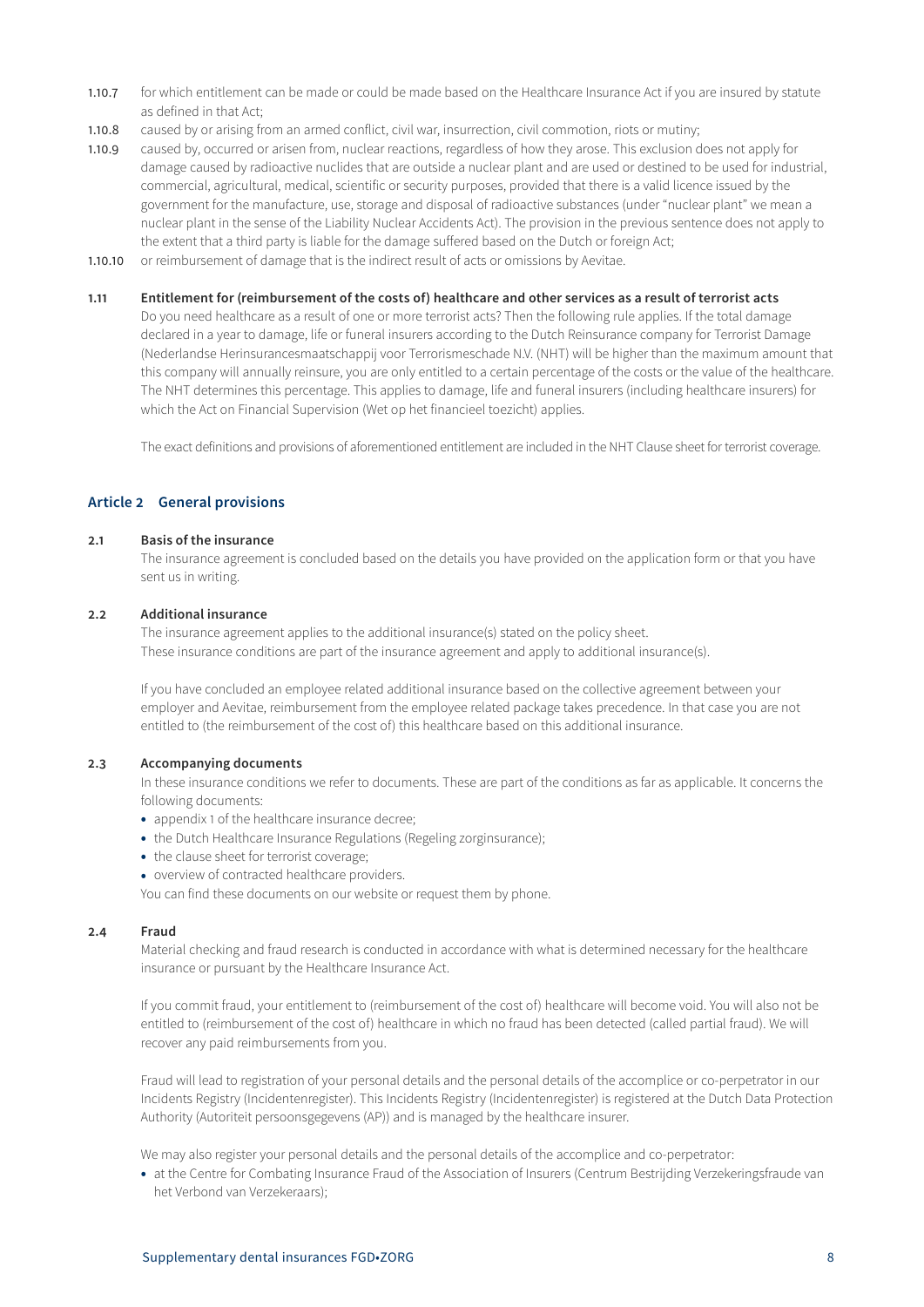<span id="page-8-0"></span>• in the internal and external signalling systems acknowledged among financial organisations, the internal referral register (interne verwijzingsregister (IVR)) and the external referral register (externe verwijzingsregister (EVR)).

We may also report the fraud to the police, to justices and/or the Dutch Fiscal Information and Investigation Service Anti-Fraud Agency (FIOD-ECD).

Fraud with regard to insurance may result in your additional insurance and any current (damage) insurance at Aevitae or the healthcare insurer being terminated. During a period of eight years, you will not be able to take out any additional insurance or other damage insurance from Aevitae or the healthcare insurer.

We may recover the necessary research costs from you.

#### **2.5 Protection of personal details**

We take your privacy seriously. Your personal details are required in order to take out and for us to provide your insurance and are included in our person's registration. Personal details can also be used to prevent and combat fraud. The registration is subject to the Dutch Code of Conduct for Processing of Personal Details by Healthcare Insurers (Gedragscode Verwerking Persoonsgegevens Zorgverzekeraars). You can read this code of conduct on our website or request it by phone. From the effective date of the additional insurance we are entitled to:

- request and give information (such as healthcare providers and suppliers) to third parties if we deem this necessary to meet the obligations from any additional insurance(s);
- include your Dutch Social Security Number (burgerservicenummer (BSN)) in our administration. Healthcare providers are required by law to use your BSN in any form of communication. In communications with your healthcare providers we will use your BSN.

In doing so, we will respect the Dutch privacy legislation.

#### **2.6 Communications**

Communications made to the last address known to us are deemed to have reached you. We always use the address registered in the Dutch Municipal Database (Gemeentelijke Basisadministratie).

### **2.7 Cooling-off period**

When taking out any additional insurance as the insured person you have a cooling-off period of fourteen days. You can cancel the additional insurance in writing within fourteen days after concluding the agreement or, if this is later, within fourteen days after you have received the healthcare policy. Due to this, the insurance agreement is deemed not to have been finalised.

#### **2.8 Dutch law**

Any additional insurance is subject to Dutch law.

# **Article 3 Payments**

# **3.1 Premium charges**

The insured person has to pay a premium. Until the moment of death of an insured party, the premium is payable up to the date of death.

In case of amendment of any additional insurance we recalculate the premium starting from the date of amendment.

#### **3.2 Collective agreement premium discount**

- 3.2.1 The premiums and conditions as agreed in the collective agreement are applicable from the day you can participate in the collective agreement.
- 3.2.2 From the day you can no longer participate in the collective agreement, the premium discount and conditions as agreed in the collective agreement become void. From this day, any additional insurance is continued on an individual basis.
- 3.2.3 You can only participate in one collective agreement at a time.

#### **3.3 Payment of premiums, (statutory) policy excesses, statutory contributions and costs**

- 3.3.1 You are obligated to pay the premium and (foreign) statutory contribution for all insured parties every month in advance, unless agreed otherwise. If you pay the premium annually in advance, you will receive a term payment discount on the payable premium. The height of the discount is stated on the policy sheet.
- 3.3.2 We can charge € 1.50 per giro for giro payments.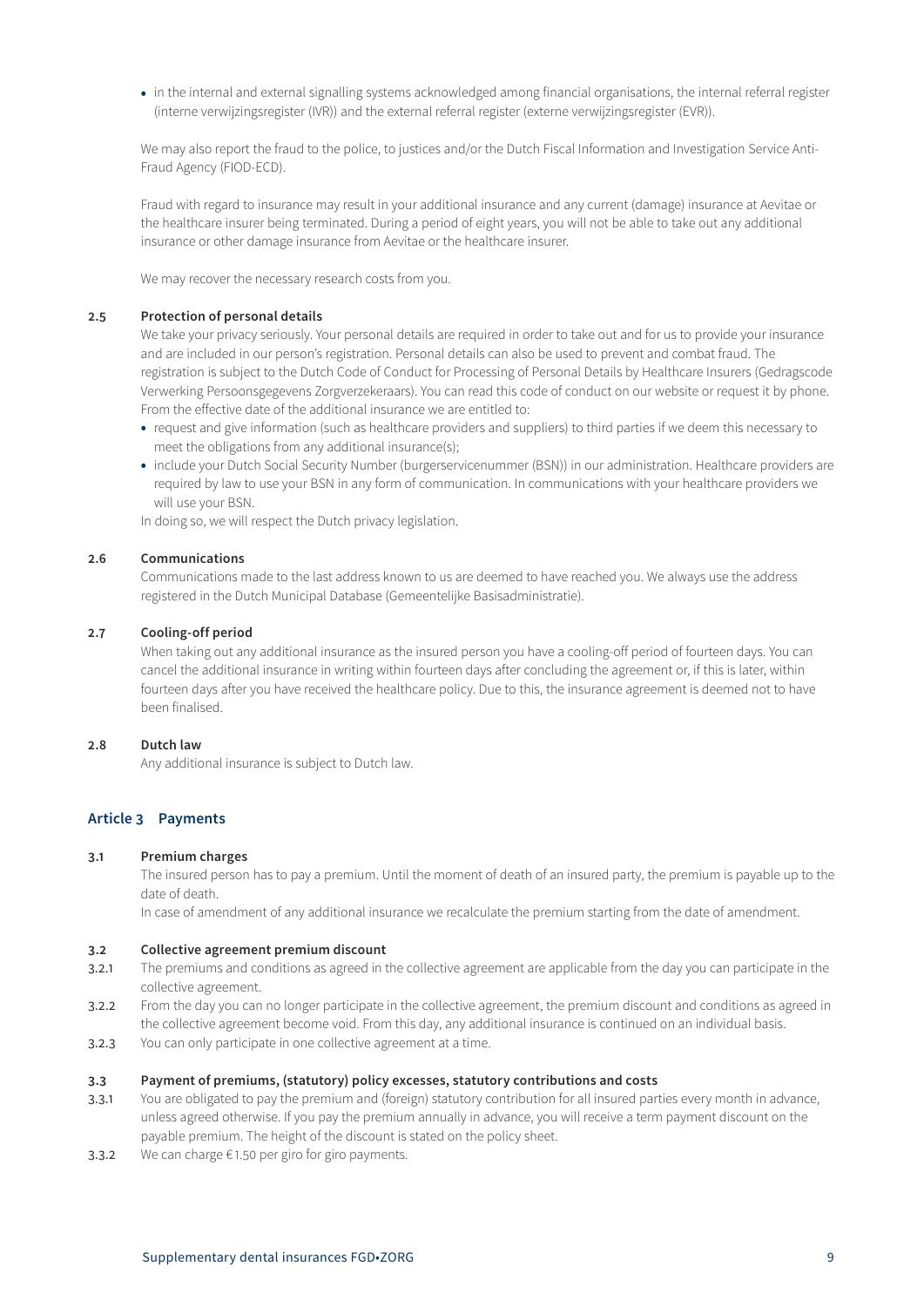<span id="page-9-0"></span>3.3.3 You can authorise us direct debits for the premium payment, the (statutory) policy excess, personal contributions and other costs. To authorise a direct debit for the premium on the one hand and fro the (statutory) policy excess, personal contributions and other costs on the other hand, two separate authorisations are required.

# **3.4 Settlement**

You are not allowed to deduct the payable amounts from an amount payable by us.

# **3.5 Failure to pay on time**

- 3.5.1 If you do not pay the premium, the (mandatory) excess, personal contributions or any other costs in time, we send you a payment reminder. If you do not pay within the time of 14 days stated, we can suspend your coverage. In that case, there is no right to (compensation of the costs of) health care from the last premium payment due day before the reminder. In the event of the insurance coverage being suspended, you are still obliged to pay the insurance premium.
- 3.5.2. In the event of non-timely payment, we also have the right to terminate any supplementary insurance policies. In the event of termination, the supplementary insurance can be reinstated after payment of the outstanding amount and any additional costs. You will have to apply for this reinstatement in writing within one month after you have paid all of your outstanding costs. Your supplementary coverage will resume from the first day of the month following your payment. If your request exceeds the term of one month after your payment, the starting date of your supplementary insurance will be January 1st of the following calendar year. The supplementary insurances will not be automatically reinstated. You have to apply for it.
- 3.5.3 We may charge you administration costs, (extra)judicial fees and legal interest.
- 3.5.4 If you have been summoned for late payment of premiums, statutory contributions, personal contributions or costs, we are not obliged to separately summon you again for late payment of the next invoice.
- 3.5.5 We are entitled to deduct arrears in premiums and costs from any costs declared for healthcare or other receivable amounts from us.
- 3.5.6 If we terminate any additional insurance due to late payments of the payable premium, we are entitled not to conclude any insurance agreement with you during a period of five years.

# **Article 4 Other obligations**

You are obliged to:

- ask the practitioner to make the reason of admission known to our medical advisor;
- grant your cooperation to our medical advisor or employees that are in charge of checks to obtain all necessary information required to provide any additional insurance;
- inform us about any facts that may lead to costs being able to be declared on (possible) liable third parties and provide us with the necessary information in that respect. You are not allowed to make any arrangements with a third party without our prior written agreement. You have to refrain from acts that may harm our interests;
- to notify us of any facts and circumstances required for the correct provision of any additional insurance that are of importance. This includes the beginning and end of detention, divorce, separation, moving house, birth, adoption or change of bank or giro number. We cannot be held liable for your failure to do so.

If you do not meet your obligations and our interests are harmed as a result of this, we can suspend your entitlement to (reimbursement of the cost of) healthcare.

# **Article 5 Change of premium and conditions**

# **5.1 Change of premium and conditions**

We reserve the right to change the conditions and premium of any additional insurance at any time. We will inform you, as the insured person, about this in writing. Such a change will occur on a date to be determined by us.

# **5.2 Right of termination**

If we change the conditions and/or premium of the additional insurance to your disadvantage, you have the right to terminate the insurance agreement up to one month after you have been informed of the change, with effect from the day the change applies to you. You do not enjoy this right of termination if an amendment to the insurance conditions is a direct result of legal measures, regulations or provisions.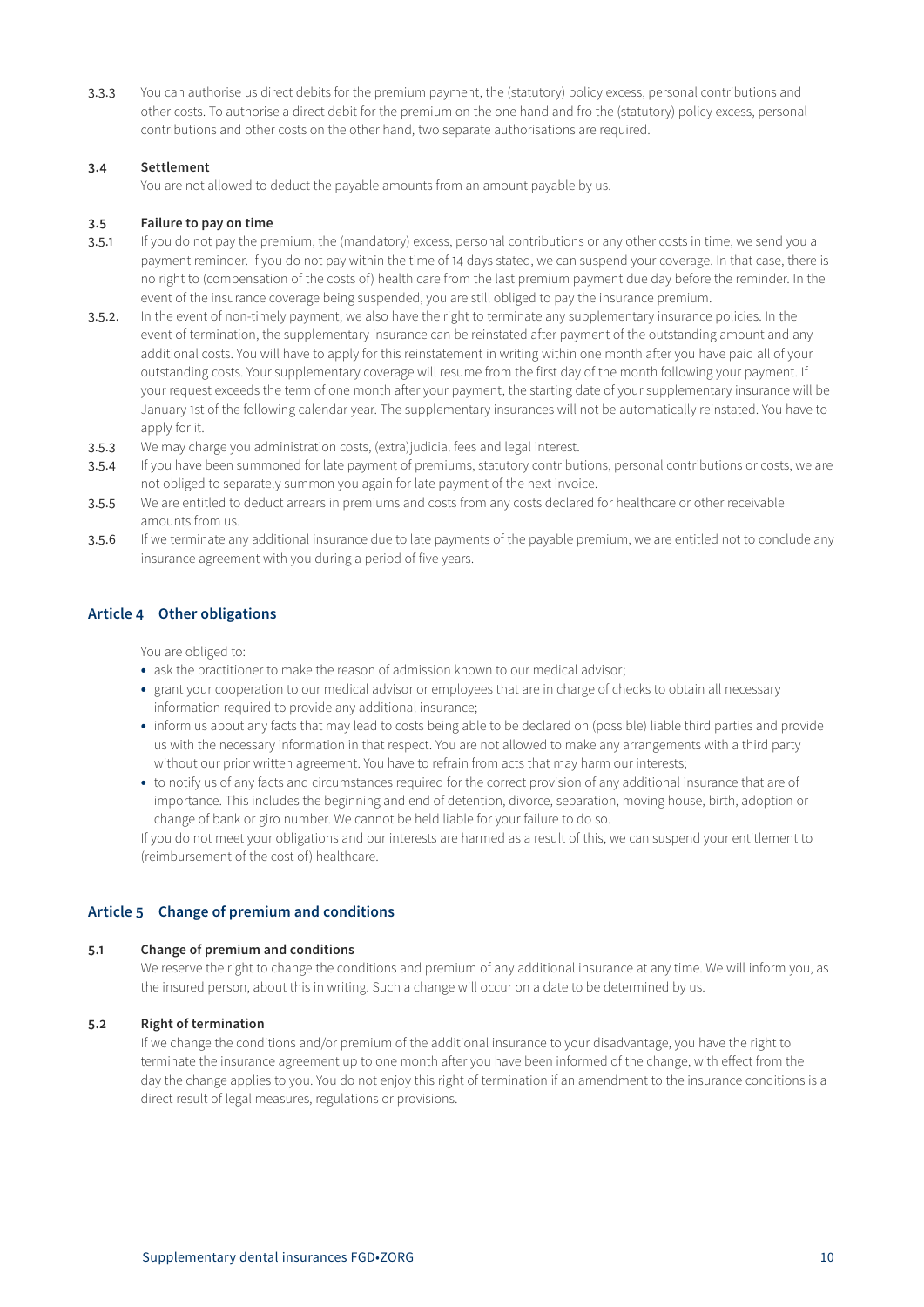# <span id="page-10-0"></span>**Article 6 Start, duration and termination of the additional insurance**

# **6.1 Start and duration**

The insurance agreement commences on the day for which the healthcare insurance of the insurer commences or on January 1 of a calendar year. If you apply for healthcare insurance with us, you grant us permission to terminate your old healthcare insurance with a Dutch healthcare insurer. This permission also applies to any additional insurance. If the additional insurance(s) should not be terminated, you have to indicate this on the application form.

The additional insurance is concluded for the calendar year in which the additional insurance comes into effect. At the end of this period, any additional insurance is tacitly extended for the period of one calendar year.

# **6.2 Acceptance for the additional insurance**

# 6.2.1 Healthcare insurance

You can take out any additional insurance as an addition to a healthcare insurance from the healthcare insurer, but you are not obliged to do so. A medical examination may be required for additional insurance. Moreover, an age limit may apply.

# 6.2.2 Family coverage

All insured parties of 18 years and older that are stated on the policy can take out additional insurance of choice. Children younger than 18 years of age cannot be insured more extensively than the highest insured adult party on the agreement.

# 6.2.3 Changing additional insurance

You can change your additional insurance. The provisions in 6.2.2. apply. The insured person has to inform us about the change no later than December 31. The change will take effect as of January 1 of the following calendar year. For healthcare where reimbursement terms of more than one calendar year apply, these terms continue in case of a change in additional insurance with the same insurer.

# **6.3 By operation of law**

6.3.1 Additional insurance terminates by operation of law with effect from the day following the day on which:

- the healthcare insurer is no longer allowed to offer or provide insurances due to an amendment or revocation of their licence to as an insurance company;
- the insured party deceases;
- the healthcare insurer ceases to offer and provide the additional insurance.

You as the insured person are obliged to inform us as soon as possible about the death of an insured party or other facts and circumstances with respect to the insured party that have led or may lead to the end of additional insurance. If we establish that the additional insurance has ended or will end, we will send you a proof of termination as soon as possible.

If the additional insurance terminates because we stop offering this additional insurance, we will inform you as the insured person no later than three months before the additional insurance ends.

# **6.4 When can you terminate your insurance?**

# 6.4.1 Annually

The insured person can terminate the additional insurance in writing on January 1 of each year provided that we have received your termination no later than December 31 of the preceding year.

# 6.4.2 Interim

The insured person can terminate the additional insurance in writing:

- in case of a change of premium and/or change of conditions as stated in Article 5.2;
- simultaneously with terminating the healthcare insurance of insurer.
- 6.4.3 To terminate the additional insurance as meant in Article 6.4.1. and 6.4.2. you can also make use of the Dutch healthcare insurers cancellation service.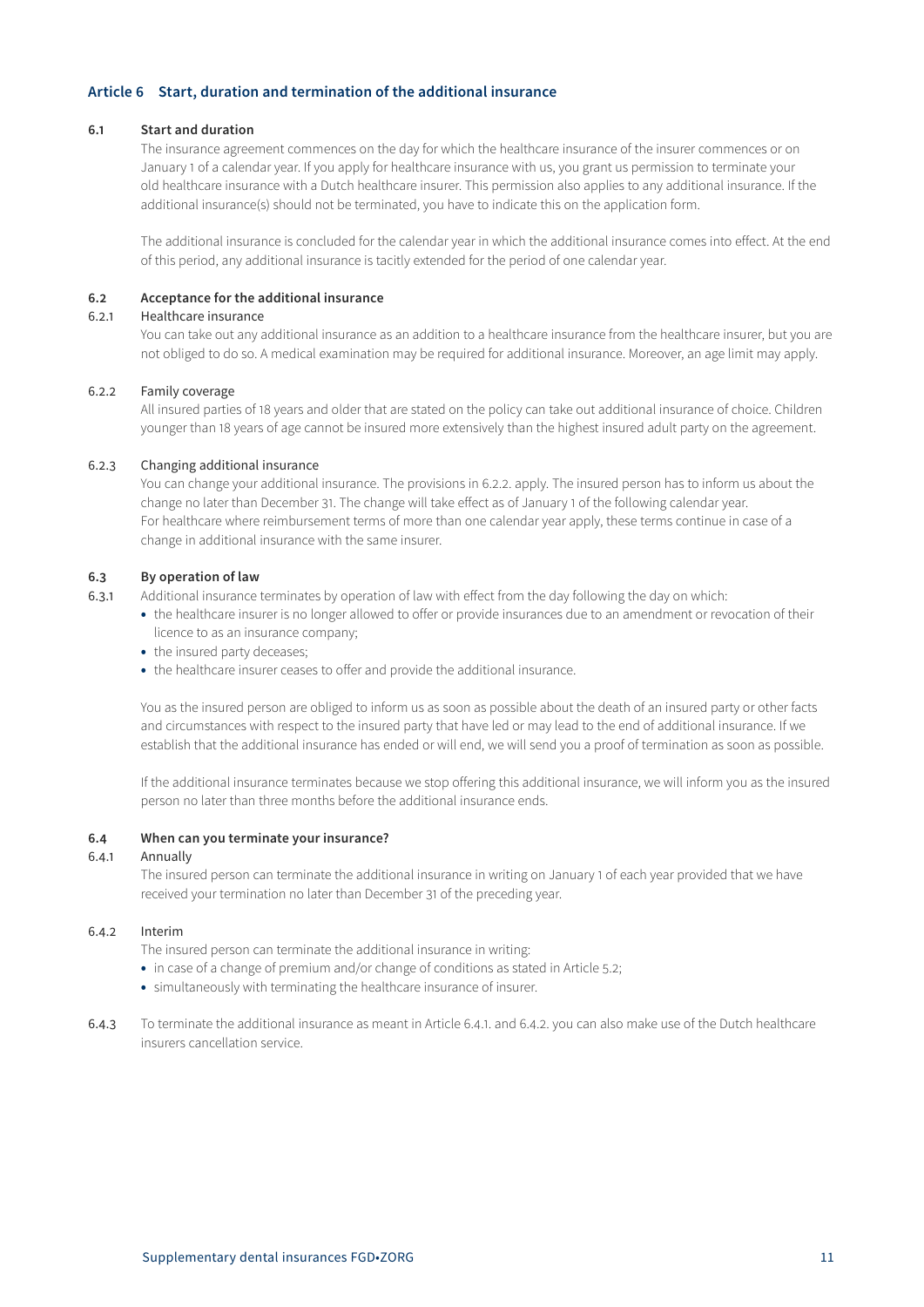# <span id="page-11-0"></span>**6.5 When can we cancel, terminate or suspend the additional insurance?**

We can cancel, terminate or suspend the additional insurance:

- due to late payment of the payable amounts, as stated in Article 3.5;
- in case of fraud (see Article 2.4);
- if you have wilfully not provided, or not fully provided, information or provided incorrect information or documents that are or may be to our disadvantage;
- have acted with the intent to mislead us or if we would not have concluded an additional insurance had we been aware of the state of affairs. In these cases we can terminate the additional insurance within two months following discovery and with immediate effect. In these cases we are not obliged to pay benefits or we can reduce the benefits. We are entitled to deduct the resulting exposures with other benefits.

# **Article 7 Complaints and disputes**

### **7.1 Do you have a complaint? Please submit your complaint to the complaints management department.**

- 7.1.1 You can be assured that we arrange everything pertaining to your additional insurance properly. Still it may occur that not everything is satisfactory. We are open to your complaints and suggestions. You can submit your complaint to the complaints management department, P.O. Box , 8901 JA Leeuwarden. This can also be done by email to klachtenmanagement@aevitae.com. The Complains management department acts on behalf of the management.
- 7.1.2 Within 15 days you will receive a response to your complaint from us. If you are not satisfied with the decision or if you haven't received a response within 15 days, you can submit your complaint or dispute to the Dutch Authority on Healthcare Insurance Complaints and Disputes (Stichting Klachten en Geschyillen (SKGZ)), P.O. Box 291, 3700 AG Zeist, www.skgz.nl. Instead of going to the SKGZ, you can also submit your complaint to the arbitrator for financial services in Malta (Office of the Arbiter for Financial Services, 1st Floor, St Calcedonius Square, Floriana FRN 1530, Malta, telephone +356 8007 2366 or +356 21 249 245 or complaint.info@financialarbiter.org.mt). Please note that the arbitrator in Malta will only handle cases once you have received a final decision from us on your complaint. You can also submit the dispute to the competent court.

# **7.2 Complaints about our forms**

- 7.2.1 Are you of the opinion that a certain form is unnecessary or complicated? You can submit your complaint to the complaints management department, P.O. Box 2010, 8901 JA Leeuwarden. This can also be done by email to klachtenmanagement@aevitae.com.
- 7.2.2 Within 30 days you will receive a response to your complaint from us. If you are not satisfied with the decision or if you haven't received a response within 30 days, you can submit your complaint or dispute to the Dutch Healthcare Authority for the attention of the Informatielijn/het Meldpunt, P.O. Box 3017, 3502 GA Utrecht, email: informatielijn@nza.nl. On the website of the Dutch Healthcare Authority (Nederlandse Zorgautoriteit), www.nza.nl, how you can submit a complaint is shown.

# **Article 8 Healthcare and waiting list mediation**

You are entitled to mediation for healthcare if there is an unacceptably long waiting list for treatment by a healthcare provider that should provide this healthcare according to your additional insurance. For this healthcare mediation you can make an appeal to our Medical Warranties department. You can also make an appeal to this department should you have general questions about the healthcare, such as looking for a healthcare provider with a certain expertise or help in finding the right approach to healthcare. Together we can look into the options.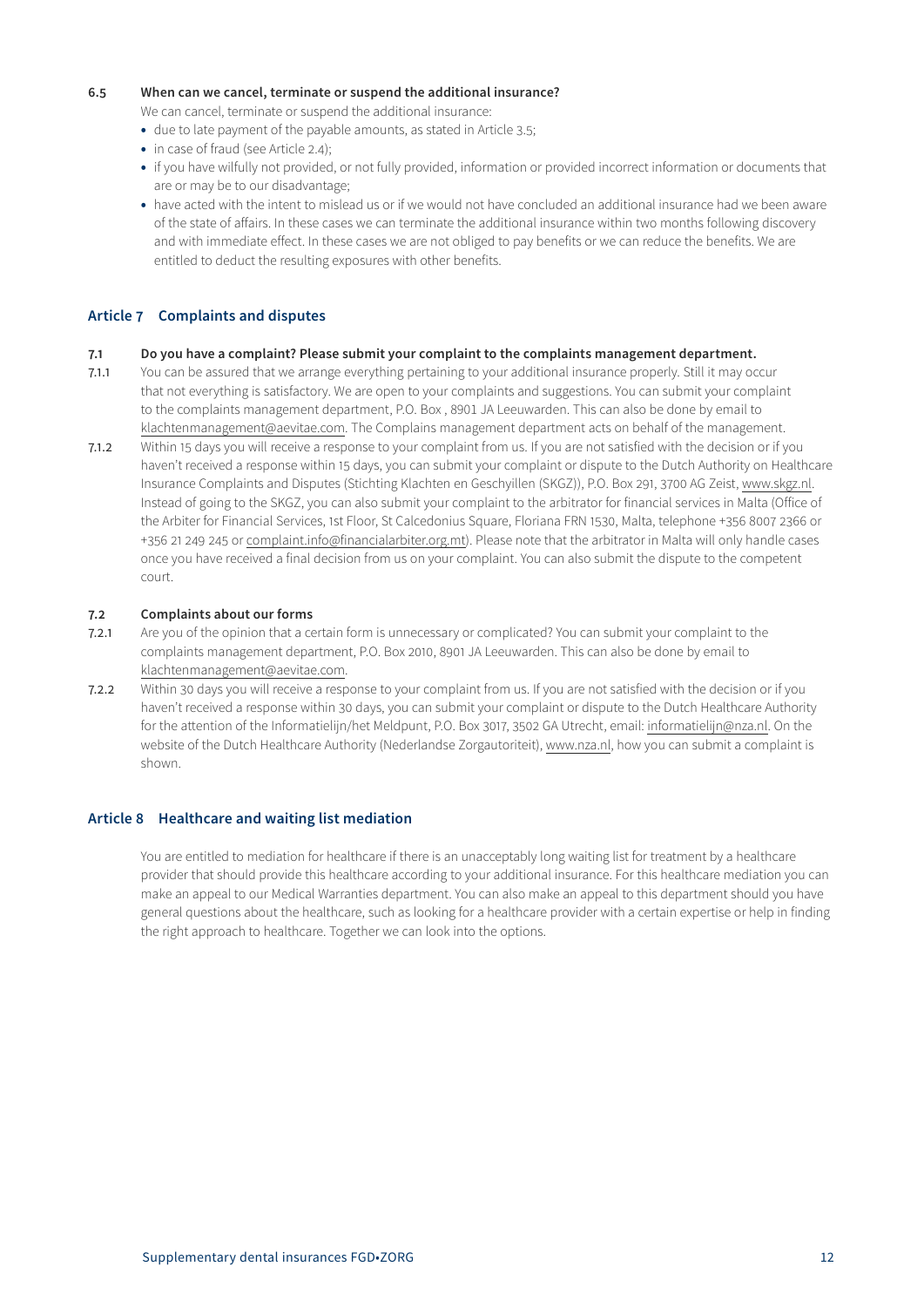# <span id="page-12-0"></span>**3 Coverage**

# **Supplementary dental insurances FGD•ZORG**

#### Dental care for insured persons aged 18 or older

Are you 18 or older? And do you have the supplementary dental insurance FGD-ZORG € 250, € 500 of € 750? In that case we reimburse the costs of dental treatment by a dentist, a dental surgeon, an oral hygienist or a clinical dental technician.

We reimburse 100% of the costs of dental treatments.

Please note! We only reimburse the costs of dental care if the maximum reimbursement provided by your chosen supplementary dental Insurance has not yet been reached.

# What we do not reimburse (under this article)

We do not reimburse the costs of:

- a dental check-up reports and dental statements (C70, C75 and C76);
- b missed appointments (C90);
- c non-restorative caries (cavity) treatment in baby teeth (M05);
- d fluoride treatment (M40);
- e external bleaching of teeth and molars (E97, E98 and E00);
- f a mandibular advancement splint (MAS: a brace used to prevent snoring), and the related diagnostic and follow-up care (G71, G72 and G73);
- g orthodontic care;
- h subscriptions;
- i general anaesthetic;
- j a complicated extraction by a dental surgeon. (This is reimbursed under the basic insurance.)
- k partially completed work.
- l autotransplants (J39);

m a therapeutic injection with Botox (G44).

#### Maximum reimbursements

The maximum total reimbursement depends on your package. The reimbursements provided by the different packages are listed below.

#### Supplementary dental insurance FGD-Zorg € 250

- We reimburse 100% of the costs of dental treatments.
- The maximum total reimbursement is € 250.00 per person per calendar year.

#### Supplementary dental insurance FGD-Zorg € 500

- We reimburse 100% of the costs of dental treatments.
- The maximum total reimbursement is € 500.00 per person per calendar year.

# Supplementary dental insurance FGD-Zorg € 750

- We reimburse 100% of the costs of dental treatments.
- The maximum total reimbursement is € 750.00 per person per calendar year.